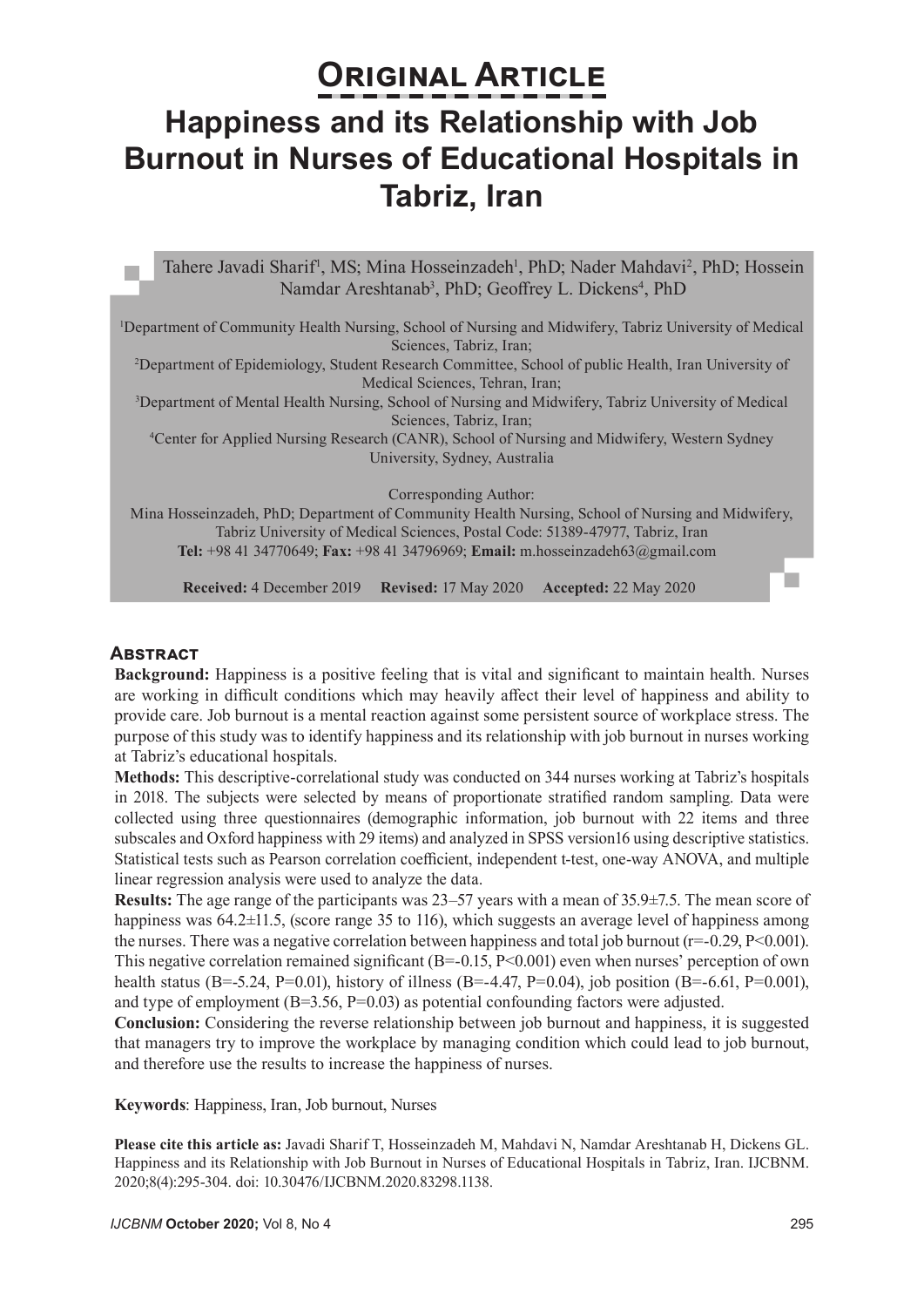# **Introduction**

Happiness can be defined as a positive thinking, psychological comfort, and inner peace, which is vital and significant in maintaining health.<sup>1</sup> It can significantly influence the behaviors and performance of employers. Happiness level is important in all professions, especially in nursing where the therapeutic use of self is a key component of the practice.<sup>2</sup> Nurses have considerable direct contact with patients who need self-confident, creative, kind and energetic individuals; all of these characteristics are directly related to the feeling of wellbeing.<sup>1, 3</sup> Globally, nurses are working in difficult conditions which may affect their emotional welfare and ability to provide care.<sup>1</sup> As one aspect of the nurses' emotional welfare, happiness has been defined as subjective wellbeing and comprises three major parts: a degree of positive feelings or joy, absence of negative feelings, and an average level of satisfaction at a particular time.<sup>4</sup> It also has been described as a parts of a person's health.5, 6

Recent studies refer to the importance of nurses' happiness, arguing that its presence might positively affect their ability to help patients.<sup>7, 8</sup> The consequences of happiness could be higher job performance and satisfaction, better inter-professional relationships, higher patient's satisfaction and lower hospital costs.<sup>1</sup> Recent studies showed that the level of happiness in nurses is low to moderate.9, 10 Nursing is considered a stressful profession because of the significantly difficult work environment and the nature of the work which requires intricate technical skills, vigilance and judgment.<sup>11</sup> The National Institute for Occupational Safety and Health stated that it is anticipated that nurses' workrelated stress will increase in the coming years and this should be addressed because of the deep impact it has in the workplaces as well as later consequences such as job burnout.11, 12 Job burnout is a mental reaction against some persistent source of workplace stress $^{11}$  and is more common in healthcare professionals than in other job categories.<sup>12</sup>

It results from an interaction of multiple factors including personal, interpersonal, and occupational factors; it can have negative effects on nurses, patients and healthcare provider systems.13 For instance, it can affect the quality of nursing care and can lead to job abandonment or work absenteeism.14 A recent study showed that absenteeism results in significant issues such as decreased quality of care and direct costs.<sup>12</sup> The cost of the sickness absence for nurses and nursing aides employed at a Portuguese hospital between 2009 and 2013 was 189,679.87 EUR, which was estimated at approximately 10% of total hospital costs.15 A recent UK-study reported that approximately 42% of nurse respondents suffered job burnout.<sup>16</sup> Findings of a systematic review suggest that the prevalence of job burnout is around  $36\%$  in Iranian nurses.<sup>14</sup> Prevention and reduction of job burnout could have positive impacts including the enhanced feeling of happiness.<sup>11</sup>

Given the inherently stressful nature of nursing, the importance of nurses' health and the key role of human relationships between nurses and patients,<sup>15</sup> and the educational and caring responsibilities of nurses, it is important to pay attention to the nurses' happiness. There are few studies on nurses' happiness and its determinant factors, especially in Iran, and the available literature has examined the relationship of some demographic and occupational characteristics with happiness.17, <sup>18</sup> Some studies have mentioned job burnout as a factor related to happiness,<sup>11</sup> but there is little empirical evidence on this issue. The purpose of the current study was to identify happiness and associated factors and its relationship with job burnout in nurses of all educational hospitals in Tabriz.

## **Materials and Methods**

The study used a cross-sectional and correlational survey design. Data were collected from July to December 2018. The study was conducted across all ten educational hospitals of Tabriz. The sampling frame consisted of the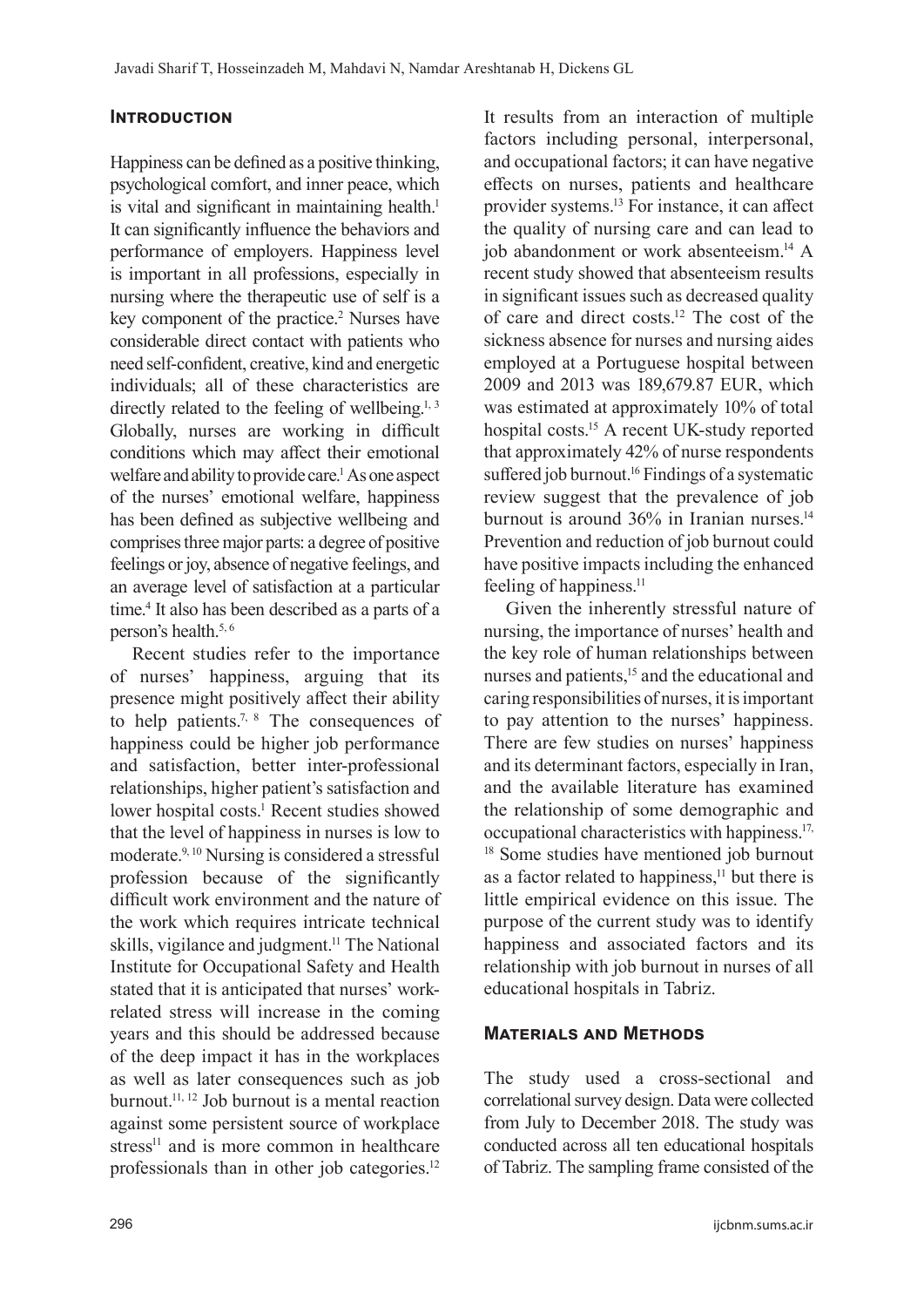nursing staff (N=2600) employed at any of the educational hospitals in 2018. Required sample size was calculated to be 312, (Confidence Interval (CI) of 95%, test power of 80%) based on Hosseini et al. study on the relationship between job burnout and performance of clinical nurses in Shiraz,<sup>19</sup> but given the availability of subjects and the possible non-response rate of 15%, the required sample size was ultimately raised to 358.

$$
n = \left[\frac{(Z_{\alpha/2} + Z_{\beta})}{0.5 \times 1n[(1+r)/(1-r)]}\right]^2 + 3
$$
  
\n
$$
\alpha = 0.05, \beta = 0.20, r = 0.16
$$
  
\n
$$
n0 = \left[\frac{(1.96 + 1.28)}{0.5 \times 1n[(1.16)/(0.84)]}\right]^2 + 3 = 304
$$

The final volume:  $R^2=(0.16)^2$ 

$$
N_i = \frac{n0}{1 - R^2} = \frac{304}{1 - (0.16)^2} = 312
$$

Sampling method was proportionate stratified random sampling, conducted randomly using a random number table and stratified by hospital and ward. Inclusion criteria were being nurse in direct patient care units and willingness to participate in the study. The nurses who had depression or other psychiatric problems according to self-declaration or responded the questions incompletely were excluded from the study and other individuals were replaced randomly.

Data were collected using three questionnaires:

**Demographic and occupational information.** This tool was purpose-designed for the study and collected information on age, sex, education, shift work (rotating shift), type of employment, work experience, hospital ward, height, weight, physical exercise, and sleeping state.

**Maslach Burnout Inventory (MBI).** The MBI was developed by Christina Maslach (1981); it is a 22-item measure comprising three subscales: emotional exhaustion (9 items, score ranges  $0-54$ ,  $\geq$ 27 high, 17-26 average,  $\leq 16$  low), depersonalization (5 items, score ranges  $0-30$ ,  $\geq 13$  high, 7-12 average,

≤6 low), and diminished sense of personal accomplishment (8 items, score ranges 0-48,  $\geq$ 39 high, 32-38 average,  $\leq$ 31 low).<sup>20</sup>

Cronbach's alpha value for the main scale was 0.93, and for the emotional exhaustion subscale, it was 0.91. For the depersonalization subscale it was 0.81, and for the diminished personal accomplishment subscale, it was 0.84.13 Construct validity of the three-dimensional structure of the MBI was convincingly demonstrated by confirmatory factor analysis.<sup>21</sup> Results of a recent study showed that Persian version of MBI has sufficient validity and reliability; Cronbach's alpha for three dimensions was more than 0.7. As to construct validity, the results of explanatory factor analysis showed that the correlation coefficient of each item with its own dimension was higher than 0.4 and above other dimensions.<sup>22</sup> Because of the difference in study population, face and content validity of the questionnaire was determined before the study; 10 faculty members of Tabriz University of Medical Sciences evaluated the questionnaire and their comments were applied in the questionnaire. The whole instrument had an appropriate Cronbach alpha equal to 0.85.

**Oxford Happiness Inventory (OHI**). It was developed by Hills and Argyle (2002). It is a 29 item tool. The items were scored from 0-3, constructed to reflect incremental steps defined as unhappy or mildly depressed, a low level of happiness, a high level of happiness, and mania, and the minimum and maximum scores were 0-87 respectively, with the score of 0 indicating the lowest level of happiness and 87 representing the highest level of happiness. There is no cut off point for this tool. Validity and reliability of the main scale was determined in a recent study. Using explanatory and confirmatory factor analysis the construct validity of OHI was confirmed. Cronbach's alpha value for the main scale was  $0.90<sub>1</sub><sup>23</sup>$  and for the Persian version of the tool it was 0.93. Findings of a recent study confirmed the internal reliability, construct, and concurrent validity of the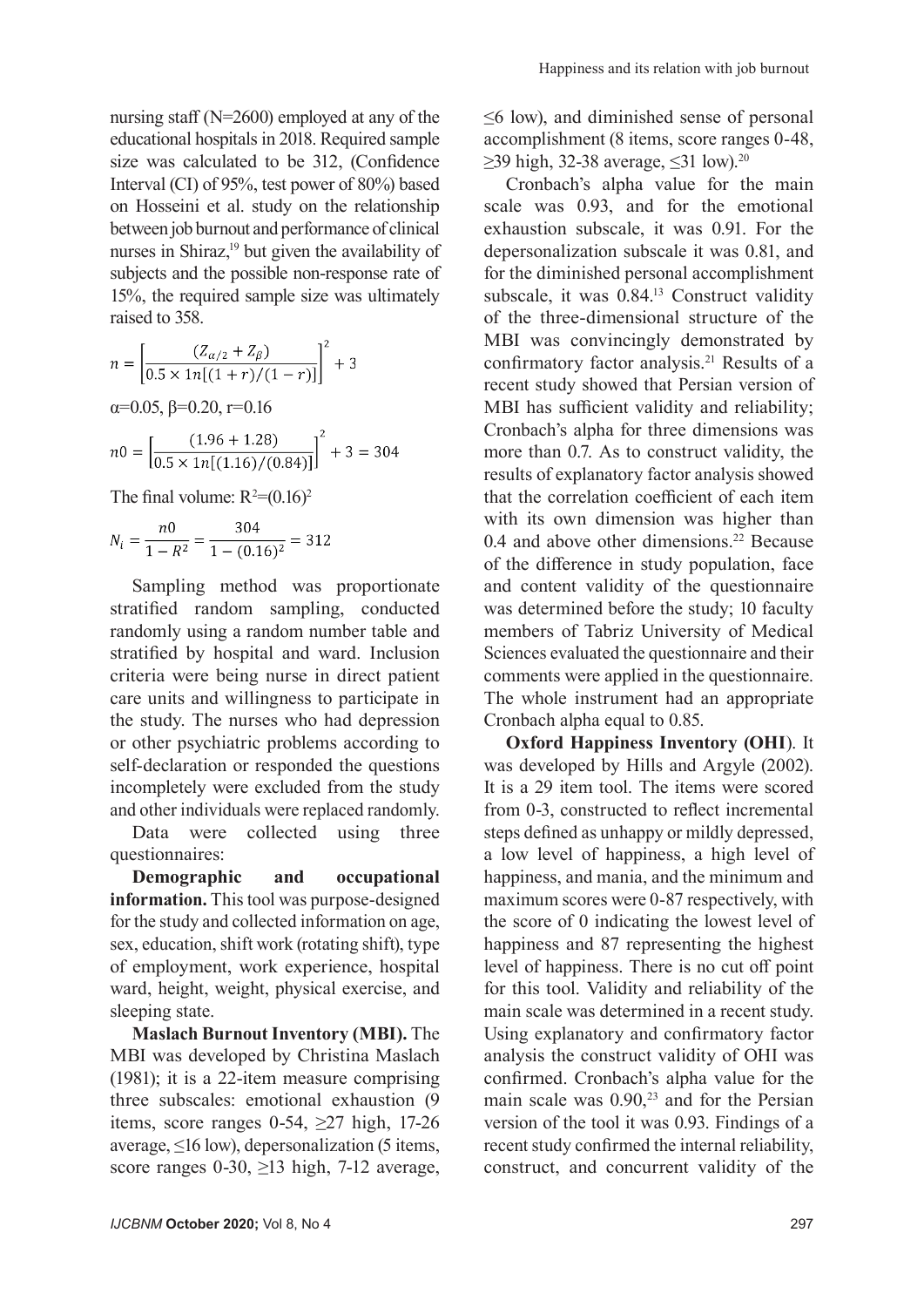Oxford Happiness Inventory in Iran.<sup>24</sup> In order to determine the face and content validity of the questionnaire in the present study, 10 faculty members of Tabriz University of Medical Sciences evaluated the questionnaire and their comments were applied in the questionnaire. To determine the reliability of the questionnaire, Cronbach's alpha coefficient for the instrument was calculated. The whole instrument had an appropriate Cronbach alpha equal to 0.89.

Normal distribution of the quantitative data was verified by the Kolmogorov-Smirnov test. The data were analyzed in SPSS version 16 using descriptive statistics (mean, standard deviation and relative frequency) and statistical tests such as Pearson correlation coefficient, independent sample t-test, oneway ANOVA, and multiple linear regression analysis.

The research proposal was approved by the Ethics Committee of IRB Medical Sciences (ethical code: IR.TBZMED.REC.1397.330). The research goals, anonymity of the information provided and voluntary participation were first explained and the participants then read and signed the written informed consent form; then, they completed and returned the questionnaires. **Results**

In total, 344 nurses participated in the research (Response rate=96%). Participants were aged 23-57 years (mean age: 35.9±7.5). 13.4% of

| Table 1: Frequency distribution of the demographic and organizational information (total=344) |  |  |  |
|-----------------------------------------------------------------------------------------------|--|--|--|
|                                                                                               |  |  |  |

| <b>Personal</b><br>information | Number $(\% )$ | <b>Personal</b><br>information | Number $(\% )$ | <b>Personal</b><br>information | Number $(\% )$ |  |
|--------------------------------|----------------|--------------------------------|----------------|--------------------------------|----------------|--|
| <b>Sex</b>                     |                | Having second job              |                | History of illness             |                |  |
| Male                           | 46(13.4)       | N <sub>o</sub>                 | 319 (92.7)     | No                             | 172(50.0)      |  |
| Female                         | 298 (86.6)     | Yes                            | 25(7.3)        | Yes                            | 172(50.0)      |  |
| Marital status                 |                | <b>Job Position</b>            |                | Work shift                     |                |  |
| Single                         | 90(26.2)       | <b>Nurse</b>                   | 309 (89.8)     | Morning-fixed                  | 75(21.8)       |  |
| Married                        | 252(73.2)      | Head nurse                     | 21(6.1)        | Afternoon/<br>night-fixed      | 14(4.1)        |  |
| Divorced and<br>widowed        | 2(0.6)         | Supervisor                     | 14(4.1)        | Rotating                       | 255(74.1)      |  |
| Education                      |                | Type of employment             |                | Body Mass Index (BMI)          |                |  |
| Associate degree 4 (1.1)       |                | Formal                         | 213 (61.8)     | Underweight $($ 18.5) 5 (1.5)  |                |  |
| <b>BSc</b>                     | 331 (96.2)     | Temporary                      | 69(20.1)       | Normal (18.5-24.9)             | 178(51.7)      |  |
| MSc                            | 9(2.7)         | Contractual                    | 62(18.1)       | Overweight<br>$(25.9-29)$      | 125(36.3)      |  |
| Income                         |                |                                |                | Obese (30 and                  | 36(10.5)       |  |
|                                |                |                                |                | above)                         |                |  |
| Insufficient                   | 122(35.5)      | Hospital ward                  |                | Sleeping rate                  |                |  |
| Rather sufficient              | 176(51.1)      | Intensive care                 | 112(32.6)      | Sufficient                     | 88 (25.6)      |  |
| Sufficient or high 46 (13.4)   |                | ER or clinic                   | 32(9.3)        | Insufficient                   | 229 (66.6)     |  |
| Whom do you live with          |                | Psychiatry                     | 16(4.7)        |                                |                |  |
| With spouse                    | 238 (69.2)     | Pediatrics                     | 13(3.8)        | No children                    | 144(41.9)      |  |
| With parents                   | 71(20.6)       | Internal                       | 60(17.4)       | One                            | 100(29.1)      |  |
| Alone                          | 32(9.3)        | Surgery                        | 67(19.5)       | Two                            | 89 (25.9)      |  |
| With relatives                 | 3(0.9)         | Operating room                 | 27(7.8)        | Three or more                  | 11(3.2)        |  |
| Physical exercise              |                | Hematology                     | 17(4.9)        | Age (mean $\pm$ SD)            | $35.9 \pm 7.1$ |  |
| Less than 30                   | 208(60.5)      | One's perception of own health |                | Years of                       | $11.8 \pm 7.1$ |  |
| minutes every<br>other day     |                | status (compared to peers)     |                | employment<br>$(Mean \pm SD)$  |                |  |
| 30 minutes                     | 109(31.7)      | Better                         | 41 $(9.11\%)$  |                                |                |  |
| every other day                |                | Similar                        | 170(49.4)      |                                |                |  |
| Regular daily<br>exercise      | 27(7.8)        | worse                          | 132 (38.7)     |                                |                |  |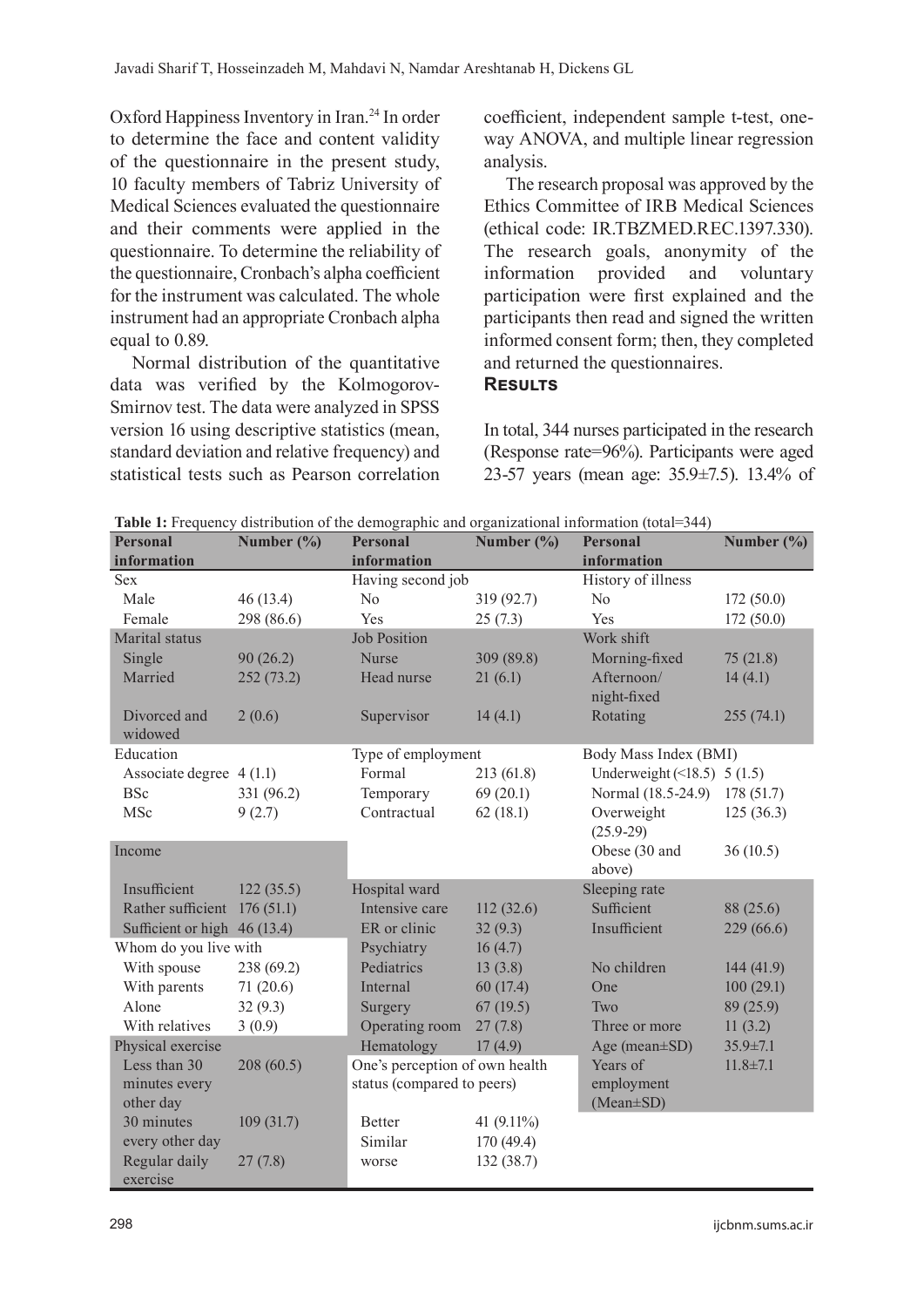them were male and 86.6% were female. Demographic and organizational information of the participants is summarized in Table 1. Mean scores from the MBI and OHI are shown in Table 2.

Pearson correlation test was used for identifying the relationship between happiness and the dimensions of job burnout (Table 3) and the results showed significant relationships between happiness and all of the dimensions (P<0.001).

Pearson correlation coefficient, independent t-test, and one-way ANOVA were used to determine significant differences or relationships between OHI scores and the measured demographic and organizational characteristics and burnout scores (Tables 4 and 5). All the variables with P<0.2 in univariate analysis were entered into the multiple linear regression model (income, number of children, job position, type of employment, having second job, nurses' perception of own health status, history of illness, physical exercise, age, years of employment) and their relationship with happiness, while controlling for the effect of other variables, was determined.

The results of multiple linear regression analysis showed that, considering the confounding variables (job position, one's perception of own health status, type of employment, history of illness), the relationship between job burnout score and happiness score was significant ( $\beta$ =-0.15, P<0.001), (Table 5). Based on this result, with one-point increase in the nurses' job burnout score, their happiness score decreased by 0.15 on average. Nurses with temporary employment or contracted situation (vs formal situation) had a higher average happiness score ( $\beta$ =3.56; P=0.03). About job position, nurses had lower average happiness score than supervisors or head nurses ( $\beta$ =-6.61; P=0.001). Those who reported having a history of distress or having more than one disease (vs. those who reported no history of illness) had a lower average happiness score (β=-4.47; P=0.04, and  $\beta$ =-5.68; P=0.001), respectively. Also, nurses who reported perception of their own health status worse than their peers had lower happiness score of 5.24 points (β=-5.24, P=0.01). These variables were determinants of happiness score and explained 18.87% (Adjusted R-squared=18.87%) of the variance (variability) of happiness.

# **Discussion**

The purpose of this study was to explore happiness and identify its relationship with

**Table 2:** Mean scores and standard deviations of the happiness and dimensions of job burnout

| Job burnout and its dimensions | <b>Observed range</b> | $Mean \pm SD$   |
|--------------------------------|-----------------------|-----------------|
| Burnout total score            | $3-108$               | $66.0 \pm 14.5$ |
| Emotional exhaustion           | $0 - 45$              | $24.4 \pm 10.1$ |
| Depersonalization              | $0 - 25$              | $8.7 \pm 4.1$   |
| Personal accomplishment        | $1 - 42$              | $27.8 \pm 5.8$  |
| Happiness score                | 35-116                | $64.2 \pm 11.5$ |

**Table 3:** The relationship between happiness and job burnout and its dimensions

|                             | <b>Total score of happiness in Nurses</b> |             |
|-----------------------------|-------------------------------------------|-------------|
| Score of job burnout        |                                           |             |
| Emotional exhaustion        |                                           | $r = -0.48$ |
|                             |                                           | P<0.001     |
| Depersonalization           |                                           | $r = -0.13$ |
|                             |                                           | $P=0.0=1$   |
| Low personal accomplishment |                                           | $r=0.2$     |
|                             |                                           | P<0.001     |
| Total score of job burnout  |                                           | $r = -0.29$ |
|                             |                                           | P < 0.001   |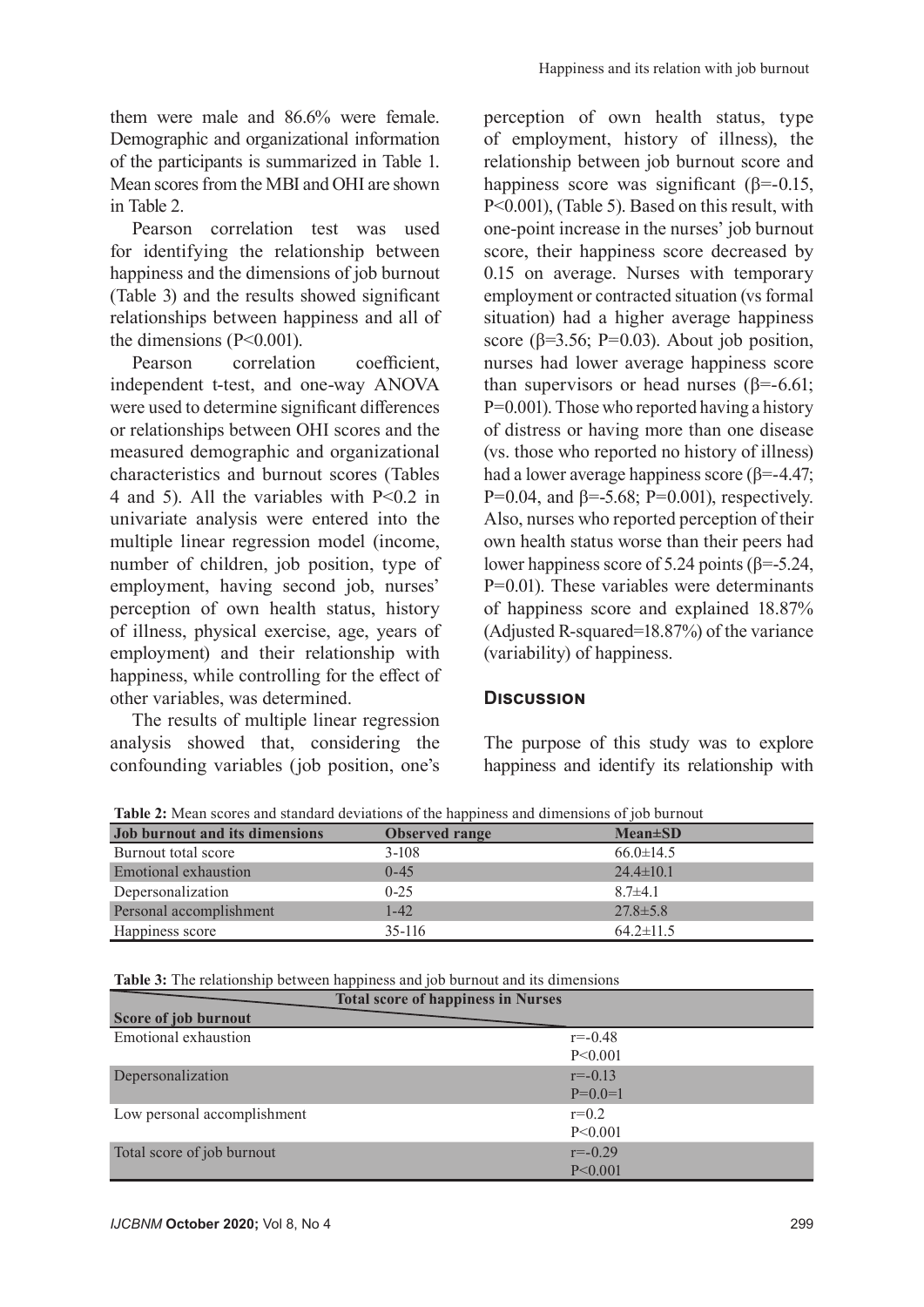| <b>Demographic and</b>   |                                | <b>Happiness P value</b> |               | Demographic and          | rabic 1. The relationship occured happiness and demographic and organizational enarieteristics | Happiness P value |             |
|--------------------------|--------------------------------|--------------------------|---------------|--------------------------|------------------------------------------------------------------------------------------------|-------------------|-------------|
| organizational variables |                                | $mean \pm SD$            |               | organizational variables |                                                                                                | $mean \pm SD$     |             |
| Type of                  | Formal                         | $62.9 \pm 11.3$          | $P=0.004*$    | Sex                      | Male                                                                                           | $64.4 \pm 13.6$   | $P=0.87**$  |
| employment               | Temporary                      | $64.4 \pm 11.8$          |               |                          | Female                                                                                         | $64.1 \pm 11.2$   |             |
|                          | Contractual                    | $69.0 \pm 9.8$           |               |                          |                                                                                                |                   |             |
| Second job               | Yes                            | $63.9 \pm 11.2$          | $P=0.12**$    | Marital                  | Married                                                                                        | $64.0 \pm 11.5$   | $P=0.67*$   |
|                          | No                             | $67.6 \pm 14.4$          |               | status                   | Single/divorced/                                                                               | $64.6 \pm 11.4$   |             |
|                          |                                |                          |               |                          | widowed                                                                                        |                   |             |
| Hospital                 | Intensive care                 | $63.3 \pm 10.9$          | $P=0.71**$    |                          | Education Associate degree                                                                     | $73.0 \pm 15.6$   | $P=0.55^*$  |
| ward                     | Clinic                         | $62.7 \pm 11.2$          |               |                          | <b>BSc</b>                                                                                     | $64.1 \pm 11.5$   |             |
|                          |                                |                          |               |                          | MSc                                                                                            | $64.4 \pm 11.7$   |             |
|                          | Psychiatry or                  | $64.9 \pm 14.7$          |               |                          |                                                                                                |                   |             |
|                          | hematology                     |                          |               |                          |                                                                                                |                   |             |
|                          | Pediatrics/                    | $65.0 \pm 10.7$          |               |                          |                                                                                                |                   |             |
|                          | surgery/internal               |                          |               |                          |                                                                                                |                   |             |
|                          | Operating room $64.3 \pm 14.3$ |                          |               |                          |                                                                                                |                   |             |
| Nurses'                  | Better                         | $69.9 \pm 14.9$          | $P < 0.001$ * | Income                   | Insufficient                                                                                   | $62.8 \pm 12.1$   | $P=0.17*$   |
| perception               | Similar                        | $65.5 \pm 10.7$          |               |                          | Rather insufficient                                                                            | $64.5 \pm 10.5$   |             |
| of own                   | Worse                          | $60.7 \pm 10.3$          |               |                          | Sufficient or high                                                                             | $66.4 \pm 13.2$   |             |
| health status            |                                |                          |               |                          |                                                                                                |                   |             |
| (compared to             |                                |                          |               |                          |                                                                                                |                   |             |
| peers)                   |                                |                          |               |                          |                                                                                                |                   |             |
| History of               | No                             | $67.3 \pm 11.5$          | $P<0.001$ *   | Whom do                  | Spouse                                                                                         | $63.9 \pm 11.2$   | $P=0.73**$  |
| illness                  | Joint pain                     | $65.3 \pm 10.2$          |               | you live                 | Parents                                                                                        | $64.7 \pm 11.3$   |             |
|                          | One chronic                    | $64.2 \pm 8.5$           |               | with?                    | Alone or with                                                                                  | $65.3 \pm 13.6$   |             |
|                          | diseases                       |                          |               |                          | relatives                                                                                      |                   |             |
|                          | More than one                  | $57.8 \pm 10.7$          |               |                          | No children                                                                                    | $65.4 \pm 11.3$   |             |
|                          | disease                        |                          |               |                          |                                                                                                |                   |             |
| Physical                 | Less than 30                   | $63.3 \pm 11.7$          | $P=0.21$ *    | Number                   | One                                                                                            | $63.0 \pm 11.4$   | $P=0.2**$   |
| exercise                 | minutes every                  |                          |               | of                       |                                                                                                |                   |             |
|                          | other day                      |                          |               | children                 |                                                                                                |                   |             |
|                          | 30 minutes<br>every other day  | $65.3 \pm 10.0$          |               |                          | Two or more                                                                                    | $63.5 \pm 11.7$   |             |
|                          | Daily exercise                 | $66.2 \pm 14.9$          |               |                          |                                                                                                |                   |             |
| Mass body                | Underweight                    | $63.8 \pm 11.8$          | $P=0.65^*$    | Work                     | Morning-fixed                                                                                  | $64.8 \pm 11.9$   | $P=0.59**$  |
| Index(BMI)               | $($ 18.5) or                   |                          |               | shift                    |                                                                                                |                   |             |
|                          | normal                         |                          |               |                          |                                                                                                |                   |             |
|                          | $(18.25 - 24.9)$               |                          |               |                          |                                                                                                |                   |             |
|                          | 25-29.9                        | $64.3 \pm 10.4$          |               |                          | Afternoon/nigh-                                                                                | $64.0 \pm 11.4$   |             |
|                          |                                |                          |               |                          | fixed or rotating                                                                              |                   |             |
|                          | Obese (30 or                   | $65.7 \pm 13.6$          |               |                          | Nurse                                                                                          | $63.9 \pm 11.1$   | $P=0.005**$ |
|                          | above                          |                          |               |                          | Head nurse or                                                                                  | $69.4 \pm 13.8$   |             |
|                          |                                |                          |               |                          | supervisor                                                                                     |                   |             |
| Sleeping                 | Sufficient                     | $65.1 \pm 11.3$          | $P=0.33**$    | Job                      | Age                                                                                            | $35.9 \pm 7.5$    | $P=0.07$    |
| state                    | Insufficient                   | $63.7 \pm 11.5$          |               | Position                 | Years of                                                                                       | $11.8 \pm 7.1$    | $P=0.06$    |
|                          |                                |                          |               |                          | employment                                                                                     |                   |             |

**Table 4:** The relationship between happiness and demographic and organizational characteristics

\*One way ANOVA, \*\*t-test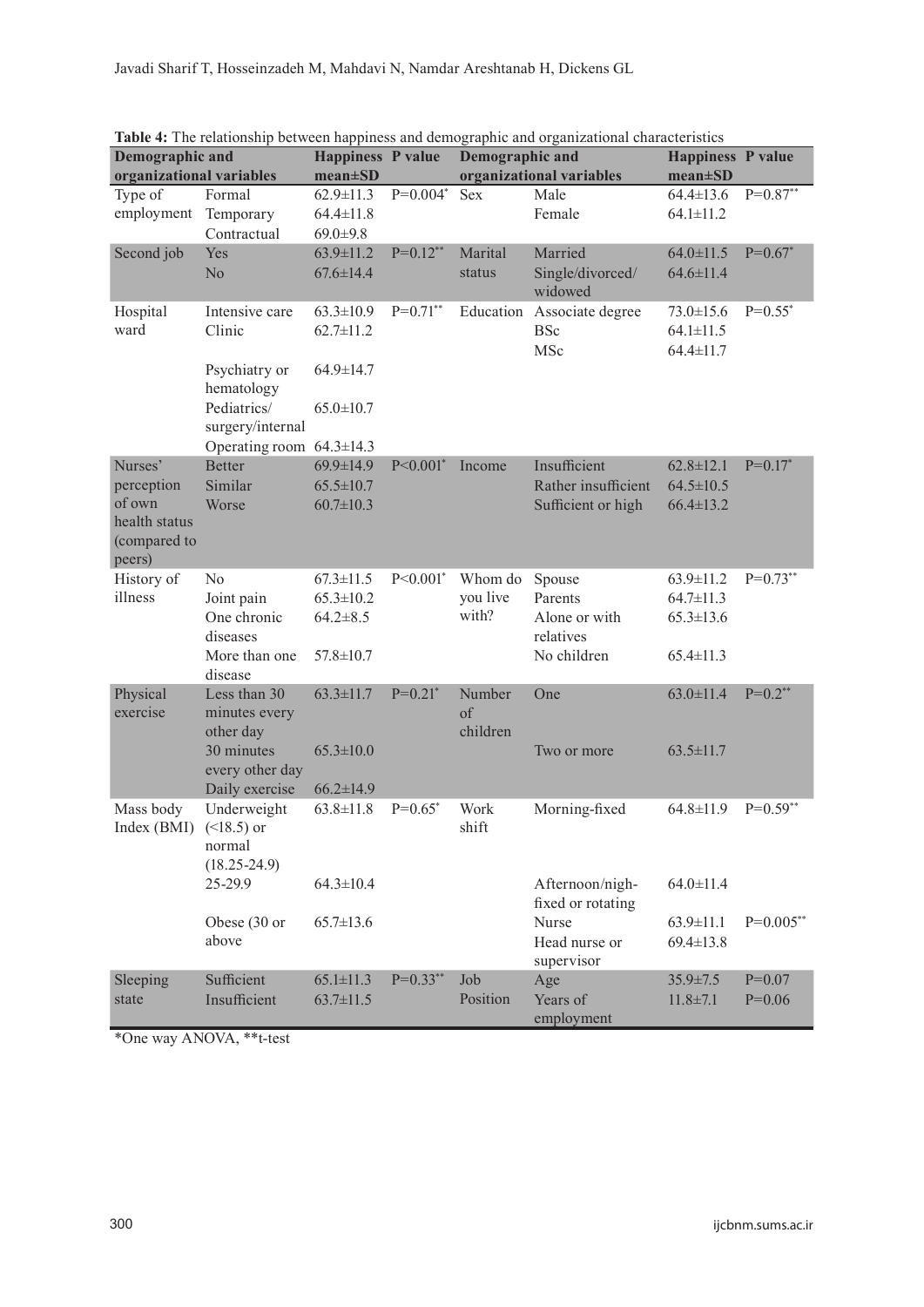| <b>Potential predictor</b>                                  | $\beta$ Coefficient | Standardized | Standard  | T       | P value   |  |
|-------------------------------------------------------------|---------------------|--------------|-----------|---------|-----------|--|
| variables                                                   |                     | βCoefficient | Error(SE) |         |           |  |
| Constant                                                    | 83.1                |              | 3.22      | 25.74   | P<0.001   |  |
| <b>Job Position</b>                                         |                     |              |           |         |           |  |
| Head-nurses/                                                | Ref                 |              |           |         |           |  |
| Supervisors                                                 |                     |              |           |         |           |  |
| <b>Nurses</b>                                               | $-6.61$             | $-0.17$      | 1.92      | $-3.44$ | $P=0.001$ |  |
| Type of employment                                          |                     |              |           |         |           |  |
| Formal                                                      | Ref                 |              |           |         |           |  |
| Temporary                                                   | 0.76                | 0.03         | 1.49      | 0.51    | $P=0.61$  |  |
| Contractual                                                 | 3.56                | 0.12         | 1.61      | 2.21    | $P=0.03$  |  |
| Illness history                                             |                     |              |           |         |           |  |
| N <sub>o</sub>                                              | Ref                 |              |           |         |           |  |
| Joint pain                                                  | 0.77                | 0.02         | 1.97      | 0.39    | $P=0.70$  |  |
| <b>Distress</b>                                             | $-4.47$             | $-0.11$      | 2.17      | $-2.06$ | $P=0.04$  |  |
| Other chronic                                               | $-1.33$             | $-0.03$      | 2.11      | $-0.63$ | $P=0.53$  |  |
| disease                                                     |                     |              |           |         |           |  |
| Disease > 1                                                 | $-5.68$             | $-3.40$      | 1.67      | $-3.40$ | $P=0.001$ |  |
| Nurses' perception of own health status (compared to peers) |                     |              |           |         |           |  |
| Better than them                                            | Ref                 |              |           |         |           |  |
| Like them                                                   | $-2.60$             | $-0.11$      | 1.84      | $-1.41$ | $P=0.16$  |  |
| Worse than them                                             | $-5.24$             | $-0.22$      | 2.02      | $-2.60$ | $P=0.01$  |  |
| Job burnout                                                 | $-0.15$             | $-0.18$      | 0.04      | $-3.57$ | P<0.001   |  |

**Table 5:** Results of the final multiple linear regression analysis model for the factors associated with nurses' happiness

job burnout among the nurses of Tabriz's educational hospitals. Results showed that most of the subjects had a moderate and low happiness score (less than 65). Findings of a similar study showed a moderate level of happiness among hospital nurses.<sup>17</sup> In another study in South Korea, happiness level of nursing students was reported moderate (on a 1-6 scale).<sup>10</sup> Most studies have shown that nurses working at hospitals enjoy a low to average level of happiness which could possibly be associated with the negative feelings the nurses experience while taking care of the disabled and patients or with difficult working condition and heavy work load.<sup>10, 17</sup>

Regarding job burnout variable, it was indicated that there was a rather high level of job burnout among the nurses under the study, and dimension of low personal accomplishment had the higher score among all dimensions, which is in the same line with recent studies in Iran.25, 26

A significant relationship was found between happiness and the mean score of total job burnout and all of its dimensions.

Consistent with the current study, a negative significant relationship was found between total job burnout and positive feeling and subjective wellbeing.<sup>12, 27</sup>

No significant relationship was found in this study between happiness and sex or marital status which is consistent with some previous studies.<sup>18</sup> One recent study reported that happiness score was significantly higher in married students.17 The difference could be attributed to different research subjects as nurses have less opportunity than students to be with and enjoy their families because of difficult working condition. No significant relationship was found either between the type of the ward and the mean score of happiness, which is also in line with the studies carried out in Iran and Korea.28, 29

The variables that had a significant relationship in the final model with happiness included job position, type of employment, nurses' perception of own health status, history of illness and job burnout. In the present study, those who had no history of illness and considered themselves healthier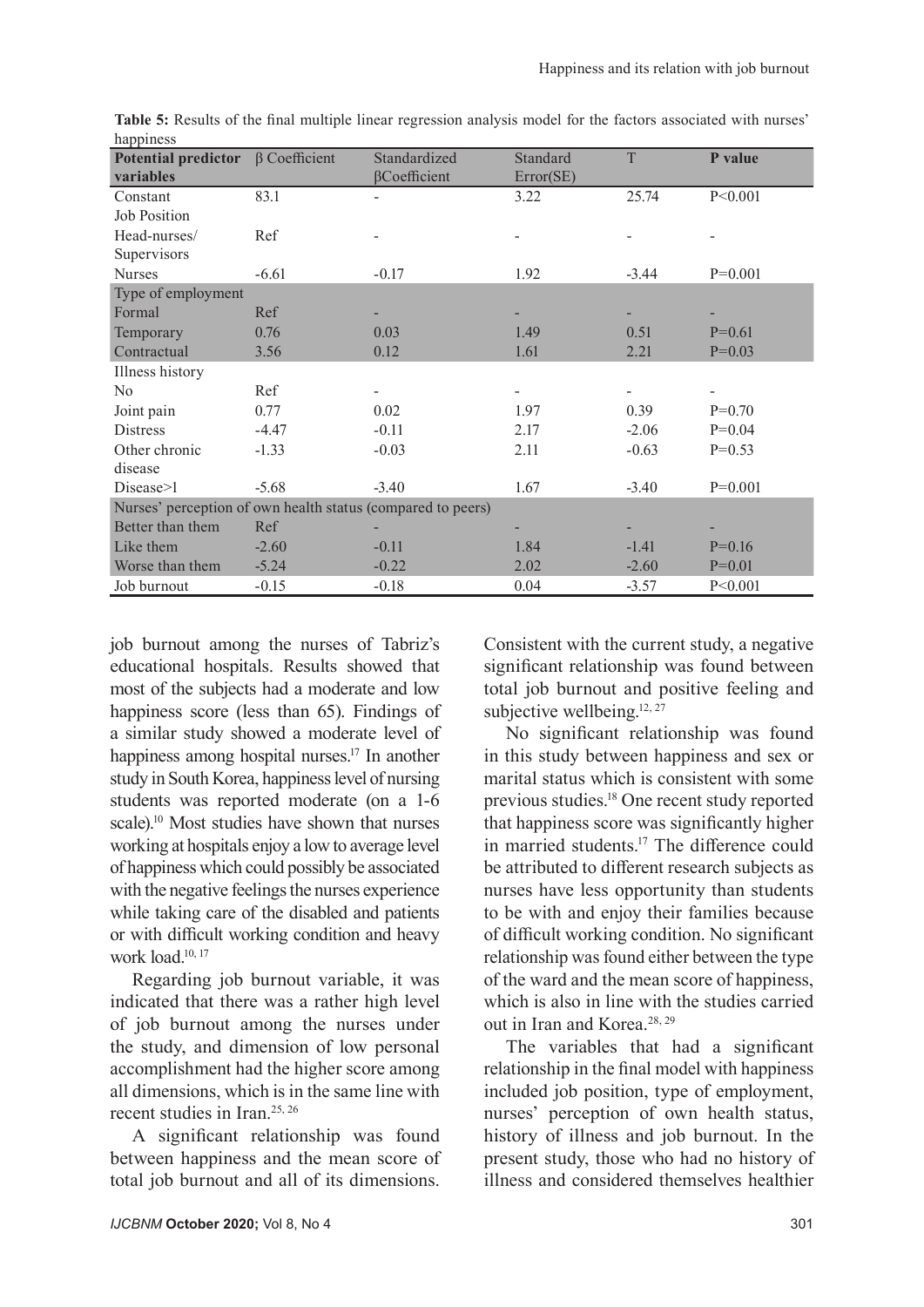had higher happiness scores. Nurses' perception of own health status and history of illness have also been reported as significant relevant factors of happiness in a recent study in South Korea,<sup>29</sup> which confirms the fact that health related variables affect nurses' happiness significantly.

Job position was another factor that had a significant relationship with the nurses' happiness. Head nurse or supervisors obtained higher happiness score; this finding is consistent with some recent studies.<sup>4, 5</sup> Nurses working at higher levels are considered the pillars of their organization and have more self-control and show more social adaptability. Leadership and integrated management at workplace also play a pivotal role in creating a supportive environment and promoting the feeling of wellbeing and happiness.4

A similar result was found as to the type of employment and its significant relationship with job happiness,<sup>10</sup> but no non-Iranian study was found on the issue. The reason might be that the type of employment is usually not varied in other countries.

Although sufficient for the analytical purposes of this study, obtaining the sample from one city was one of the limitations, but using proportional stratified random sampling in all educational hospitals can be the strengths of the study which can increase the generalizability of the results. Exclusion of other factors including job satisfaction, organizational commitment and personal characteristics which are said to be influential on happiness was another limitation; these variables along with job burnout can predict happiness well. It is, therefore, suggested that future research should take other influential factors into account. A third limitation was the application of self-report instruments that may not be responded correctly by the participants because of inadequate introspection or irresponsible answers to the items.

# **CONCLUSION**

The results show that the nurses working at

Tabriz's educational hospitals are somewhat unhappy, under the influence of various factors including job position, type of employment, one's perception of own health status, history of illness, and job burnout. Health managers and policymakers can benefit from these findings to promote the strategies for enhancing the nurses' happiness and ultimately improving the quality of nursing care. Considering the reverse relationship between job burnout and happiness, we also suggest that managers try to improve the workplace by managing conditions which could lead to job burnout, and, therefore, use the results to increase the happiness of nurses.

#### **Acknowledgement**

We would like to thank all participants. This research was supported by a fund from the Tabriz University of Medical Sciences (7159).

**Conflict of Interest:** None declared.

## **References**

- 1 Ozkara San E. Concept analysis of nurses' happiness. Nursing Forum. 2015;50:55-62.
- 2 Koloroutis, M. The therapeutic use of self: developing three capacities for a more mindful practice. Creative Nursing. 2014;20:77-85.
- 3 Meng R, Luo Y, Liu B, et al. The nurses' well-being index and factors influencing this index among nurses in central China: a cross-sectional study. PloS One. 2015;10:e0144414.
- 4 Rajabi-Gilan N, Ghasemi R, Reshadat S, Zangeneh A. Happiness in health sector personnel: some demographic and occupational related factors. Journal of Isfahan Medical School. 2015;32:1897- 906. [In Persian]
- 5 The Center for Bhutan Studies and GNH. Happiness: Transforming the development landscape. Bhutan: The Center for Bhutan Studies and GNH; 2017.
- 6 Rabiei L, Mazaheri MA, Masoudi R, Hasheminia SA. Fordyce happiness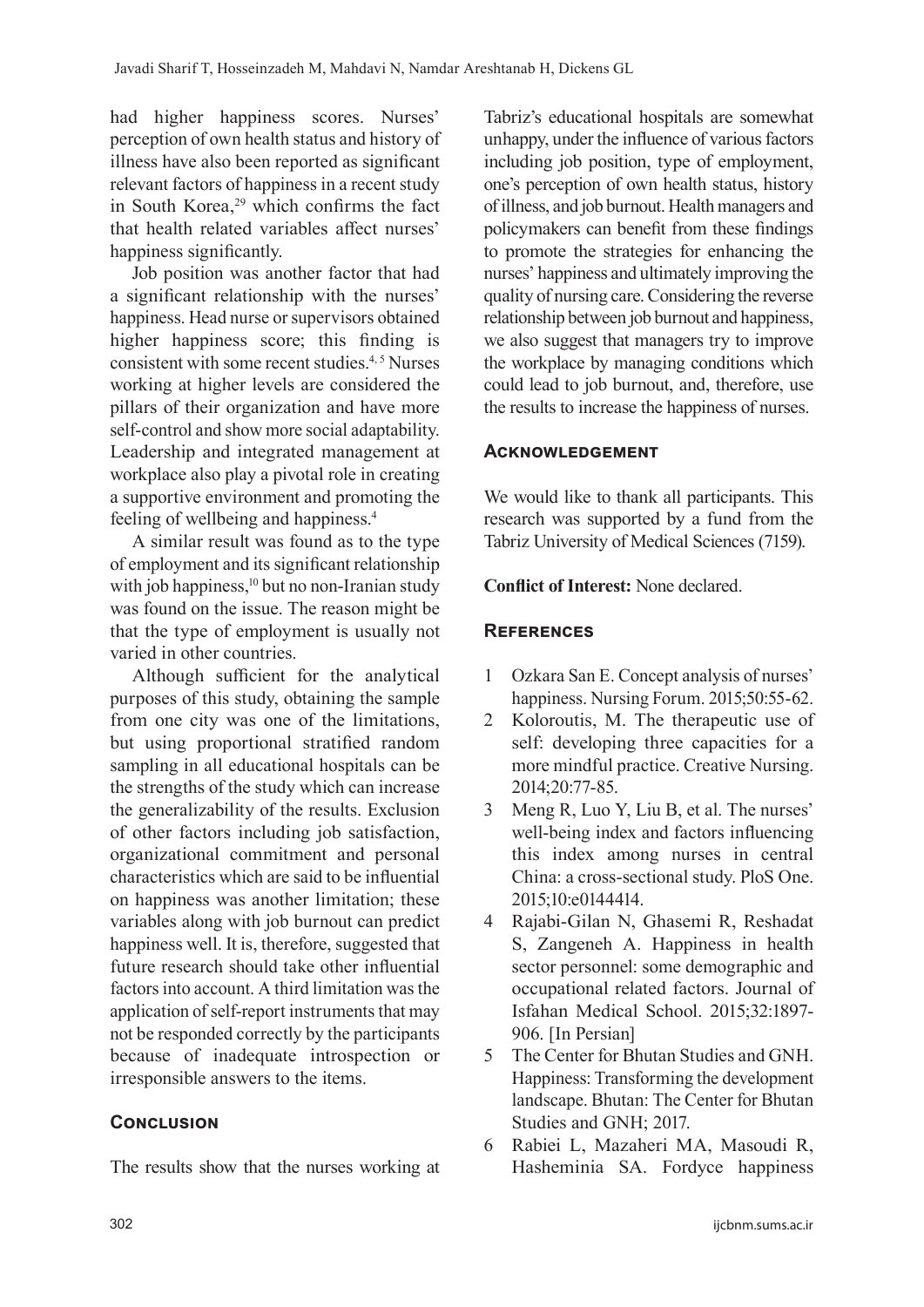program and postpartum depression. Journal of Research in Medical Sciences. 2014;19:251-6.

- 7 Donaldson SI, Dollwet M, Rao MA. Happiness, excellence, and optimal human functioning revisited: Examining the peer-reviewed literature linked to positive psychology. Journal of Positive Psychology. 2015;10:185-95.
- 8 Athota VS. Foundations and future of well-being: How personality influences happiness and well-being. In: Háša S, Brunet-Thornton R, editors. Impact of organizational trauma on workplace behavior and performance. US: IGI Global; 2017. p. 279-94.
- 9 Farzadmehr M, Hosseini M, Noorabadi Z, Alamdarloo A. Relationship between happiness and productivity among nurses. Quarterly Journal of Nursing Management. 2016;5:59-65. [In Persian]
- 10 Nam MH, Kwon YC. Factors influencing happiness index of hospital nurses. Journal of Korean Academy of Nursing Administration. 2013;19:329-39.
- 11 Mousavi Nejad SH, Hakkak M. Study the Role of Organizational Silence and Happiness at Work (Cognitive and Emotional) to Reduce of Employees Job Burnouts. Organizational Behavior Studies Quarterly. 2015;4;97-121. [In Persian]
- 12 Qu HY, Wang CM. Study on the relationships between nurses' job burnout and subjective well-being. Chinese Nursing Research. 2015;2:61-6.
- 13 Lee HF, Yen M, Fetzer S, Chien TW. Predictors of burnout among nurses in Taiwan. Community Mental Health Journal. 2015;51:733-7.
- 14 Rezaei S, Karami Matin B, Hajizadeh M, et al. Prevalence of burnout among nurses in Iran: a systematic review and metaanalysis. International Nursing Review. 2018;65:361-9.
- 15 Queiroz-Lima ME, Serranheira F. Absenteeism and presenteeism costs from occupational accidents with WRMSDs in a

Portuguese hospital. Dyna. 2016;83:27-30.

- 16 Ribeiro VF, Filho CF, Valenti VE, et al. Prevalence of burnout syndrome in clinical nurses at a hospital of excellence. International Archives of Medicine. 2014;7:22.
- 17 Khosrojerdi Z, Tagharrobi Z, Sooki Z, Sharifi K. Predictors of happiness among Iranian nurses. International Journal of Nursing Sciences. 2018;5:281-6.
- 18 Sheikhmoonesi F, Zarghami M, Khademloo M, Alimohammadi MM. Happiness and associated demographic factors among medical students of Mazandaran University of Medical Sciences, 2010. Journal of Mazandaran University of Medical Sciences. 2013;22:132-7. [In Persian]
- 19 Hosseini M, Sedghi Goyaghaj N, Alamadarloo A, et al. The relationship between job burnout and job performance of clinical nurses in Shiraz Shahid Rajaei hospital (trauma) in 2016. Journal of Clinical Nursing and Midwifery. 2017;4:59-68. [In Persian]
- 20 Maslach C, Jackson SE, Leiter MP. Maslach Burnout Inventory Manual. 4th ed. California: Mind Garden; 2016.
- 21 Poghosyan L, Aiken LH, Sloane DM. Factor structure of the Maslach burnout inventory: an analysis of data from large scale cross-sectional surveys of nurses from eight countries. International Journal of Nursing Studies. 2009;46:894-902.
- 22 Moalemi S, Kavosi Z, Beygi N, et al. Evaluation of the Persian Version of Maslach Burnout Inventory-Human Services Survey among Iranian Nurses: Validity and Reliability. Galen Medical Journal. 2018;7:e995.
- 23 Hills P, Argyle M. The Oxford happiness questionairee a compact scale for measurement of pschological well-being. Personality and Individual Differences. 2002;33:1073-82.
- 24 Liaghatdar M, Jafari E, Abedi MR, Samiee F. Reliability and Validity of the Oxford Happiness Inventory among